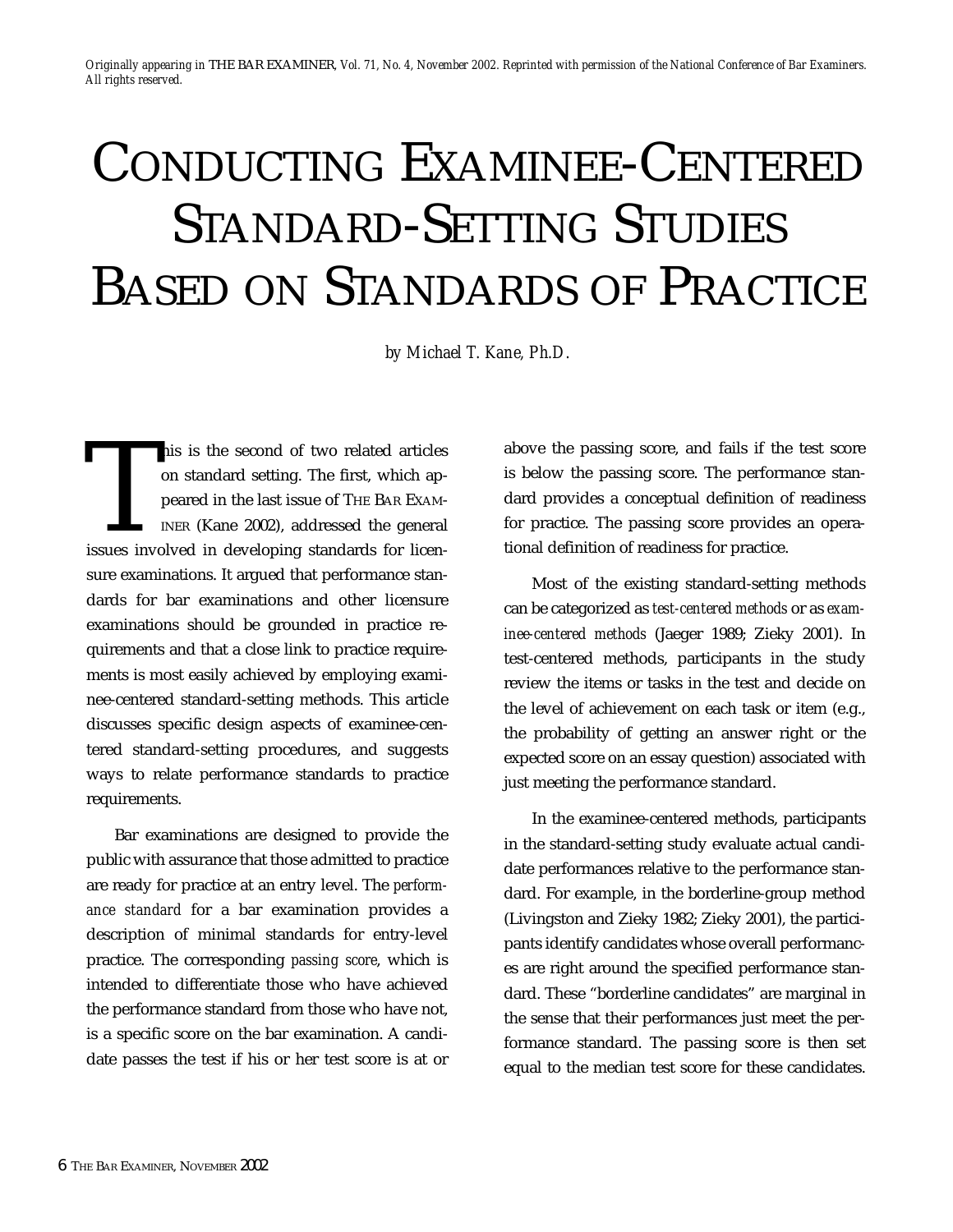In another examinee-centered method, the contrasting-groups method, the participants categorize candidates into two groups, an upper group who have clearly met the standard, and a lower group who have not met the standard. The passing score is chosen so that it differentiates between these two groups as well as possible (Livingston and Zieky 1982; Zieky 2001).

As indicated in the previous article (Kane 2002), an examinee-centered approach has strong advantages over a test-centered approach for setting practice-based standards for a licensure examination. To the extent that the participants have experience in applying standards of practice, it is in applying them to the actual performance of practitioners in real practice situations, and the examinee-centered methods involve this kind of judgment. In examineecentered methods, the participants review actual candidate performances on practice-relevant tasks and decide whether they are acceptable or not. In contrast, in the test-centered methods, the participants review test items or tasks, and evaluate how difficult they will be for the marginal or borderline candidates.

Examinee-centered standard-setting methods all have certain features in common. A group of participants evaluates the performance of a sample of individuals who have taken the test (and for whom scores are known) relative to the performance standard. The participants are individuals with the experience necessary to evaluate performances relative to the performance standard. The candidate performances that are evaluated are referred to as "criterion performances."

For licensure and certification tests, the criterion performances are likely to involve candidate performances on some part of the test. For example a candidate for admission to the bar might be evaluated in terms of his or her overall performance on the essay test or on several of the essays. However, unlike the procedures that are typically used to score each essay, the participants would evaluate the candidate's overall performance on the essay test or part of the essay test relative to the performance standard and would categorize each candidate's criterion performance as "clearly failing", "borderline," or "clearly passing."

A recently developed group of examinee-centered methods have participants rate the criterion performances on an evaluative scale defined in terms of the performance standard. Using the rating scale, the participants in the study would rate each candidate's performance on the criterion measures. For example, participants can be asked to rate each performance using the following scale (Cohen, Kane and Crooks 1999):

- 8
- 7 Clear Pass: performance clearly exceeds the performance standard
- 6
- 5 Just Passing: performance just meets the performance standard
- 4

 $\mathfrak{p}$ 

3 Clear Fail: performance clearly fails to meet the performance standard

The scale is anchored by the performance standard. If the candidate's performance seems to be just consistent with the performance standard (i.e., borderline), neither clearly above nor clearly below the standard, the paper would be given a rating of 5.

If a participant thinks that a particular performance is clearly better than that specified in the performance standard, the participant would assign the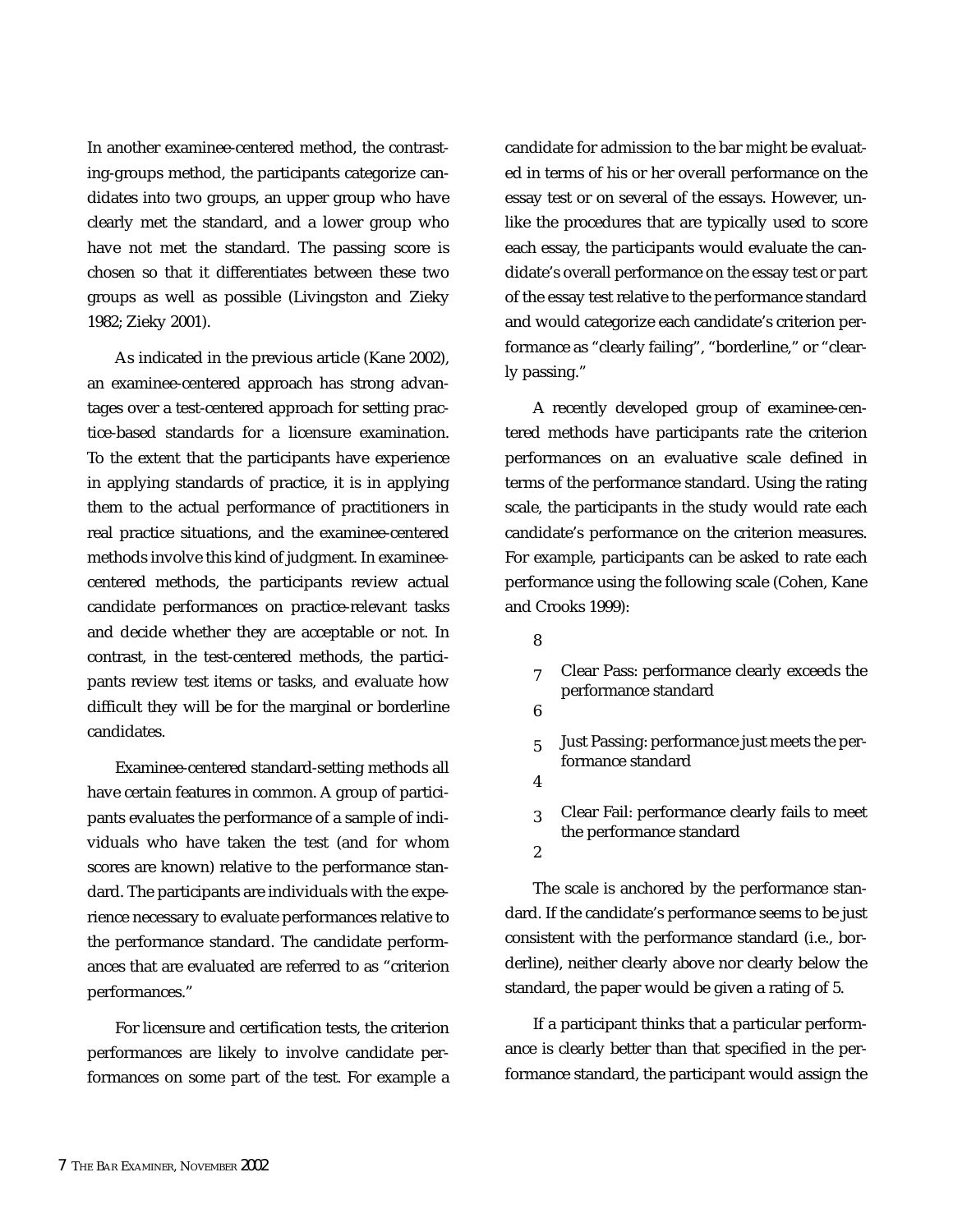performance a rating of 7. Similarly, if a participant thinks that the performance clearly does not satisfy the performance standard, in the sense that the performance provides little indication of achievement of the performance standard or provides evidence indicating a failure to meet the performance standard, the participant would assign it a rating of 3. Exceptionally good performances could be given a rating of 8, and especially poor performances could get a rating of 2. Performances a bit above or below the performance standard would get ratings of 6 or 4, respectively.

After the participants have rated each candidate's criterion performance, their ratings would be averaged to provide a single, overall rating for each candidate. In general we would expect candidates who get high ratings on the criterion performances to have relatively high scores on the test as a whole and candidates with low ratings on the criterion performances to have relatively low scores on the test as a whole. As a result, using a standard statistical method (in particular, regression analysis) it is possible to establish a mathematical relationship between the participants' overall ratings of the candidates' criterion performances and the candidates' scores on the test. The test score associated with the ratingscale value indicating that a performance just meets the performance standard (e.g., 5 in the example above) is taken as the passing score. Similar examinee-centered methods have been developed by Faggen (1994), Cohen, Kane, and Crooks (1999), Kingston, Kahl, Sweeney, and Bay (2001), and Jaeger and Mills (2001).

Standard-setting studies generally take from two to three days, with most of the first day being devoted to orientation and training. At the beginning of the training process, the participants would agree on a preliminary version of the performance standard.

After a satisfactory statement of the performance standard is developed and the participants are comfortable with the rating materials and process, they would evaluate a substantial number of criterion performances in batches, with some discussion of their ratings after each batch. As they conduct these evaluations, they would have the opportunity to revise the performance standard in order to correct any gaps or limitations that are identified as the study progresses. The ratings of candidate performances based on the performance standard can then be related to scores on the MBE scale, using regression models, and a proposed passing score can be identified.

The goal would be to come out of the study with a performance standard and passing score that are closely tied to each other, and that are directly related to current standards of performance in practice. These results are then submitted to the appropriate policy-making body which decides on the performance standard and passing score to be adopted.

#### DEFINING THE PERFORMANCE STANDARD

The policy-making body for a licensure examination has the responsibility of determining the performance standard for passing, but for pragmatic reasons, tends to do so in general terms (e.g.,"readiness for effective practice"). The policy makers typically appoint a standard-setting panel, which is assigned two tasks, the fleshing out of the performance standard and the estimation of the corresponding passing score (Corneille 2001).

Most of the literature on standard-setting focuses on the second of these two tasks, the estimation of a passing score given a performance standard. The emphasis is on the statistical problem of finding the passing score that corresponds to an existing performance standard. Although it is usually not given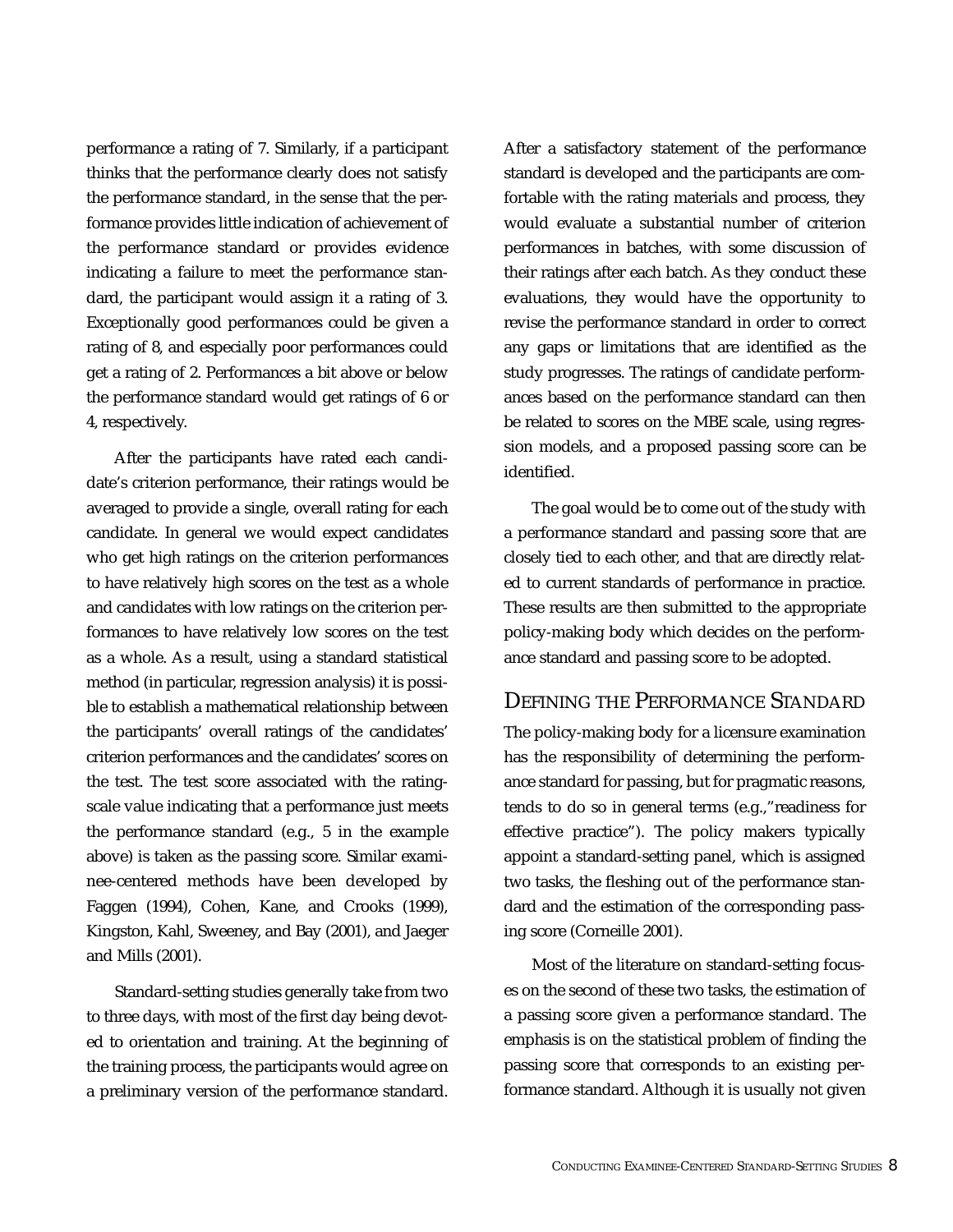much attention in discussions of formal standardsetting studies, the specification of the performance standard is a critical component in applications of these methods. The performance standard presumably guides the participants in their evaluation of candidate performances, and thereby determines the passing score to a large extent.

How should the participants in the panel set about defining the performance standard? Given that the purpose of licensure is to protect the public, it seems evident that the participants should focus their attention on the requirements of entry-level practice in their jurisdiction and on standards of practice in this context. According to the *Standards for Educational and Psychological Testing* (AERA et al. 1999),

The validity of the inference drawn from the test depends on whether the standard for passing makes a valid distinction between adequate and inadequate performance. . . . Standards must be high enough to protect the public, as well as the practitioner, but not so high as to be unreasonably limiting (p. 157).

In particular, the panel should not give too much attention to other considerations, such as: the current supply of new practitioners, the performance standards adopted by other jurisdictions, what is or is not taught in law schools, what students should know after a specific course, or what would make for financial and professional success in practice. All of these considerations can have some relevance to the policy decision to be made, but the primary focus should be on readiness for entry-level practice.

For a bar examination, the performance standard would presumably describe the kinds of situations that the entry-level practitioner would be likely to encounter, the problems that they would be expected to address in these situations, and the kinds of performance to be expected of them. The minimally competent entry-level practitioner would presumably not be expected to address the more complex and specialized problems, but would be expected to deal effectively with common problems in commonly encountered legal situations.

As indicated below, the definition of the performance standard and the specification of the corresponding passing score typically occur in tandem. The participants start the process by agreeing on a preliminary version of the performance standard, which is then used to evaluate candidate performances relative to the standard. As the participants encounter ambiguities in their evaluations of candidate performances relative to the performance standard, they can revise or expand the statement of the performance standard.

# CHOICE OF CRITERION MEASURE

Assuming that an examinee-centered method is to be used, it is necessary to have some criterion performances evaluated for a sample of candidates for whom scores on the bar examination are available.

Since the performance standards are to be practice-based, it is desirable that the criterion measure involve performances in the kinds of situations and on the kinds of tasks that arise in practice. For professional licensure examinations, it is generally not feasible to use measures of actual performance in practice for this purpose, and therefore, some standardized measure of performance is used as the criterion (e.g., performance on essay questions based on realistic practice situations).

In general, it should be easier and more natural to apply the standards of practice to such perform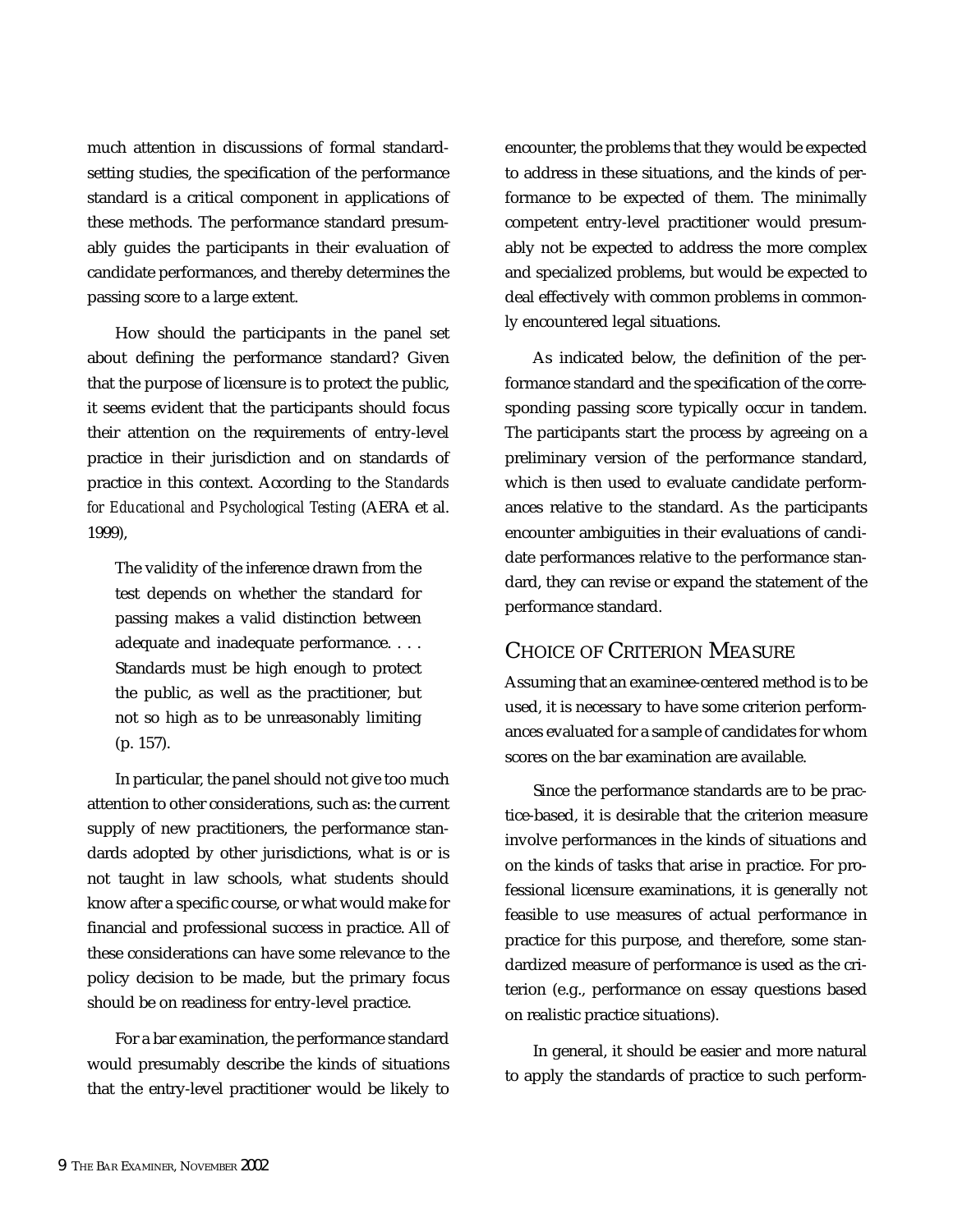ances than to performances (e.g., answers to multiple-choice items) that are not very similar to actual performance in practice. From this point of view, ratings of candidate performances on essays or performance tasks probably provide a more appropriate criterion measure than performances on the multiple-choice part of a bar examination.

The participants should be asked to review a substantial sample of performance for each candidate included in the study. Research on performance testing in many contexts has suggested that performance tends to vary from task to task, and therefore a number of task performances is needed to get a reliable indication of a candidate's general level of performance. Further, the inclusion of some range of performances for each candidate may help to offset any tendency of the participants (who probably have a high level of experience and expertise in some area of practice) to evaluate a candidate's performance on a particular question in terms of the expected performance of a specialist in that area.

The number of essays and the types of essays included in bar examinations vary from state to state. It is not necessary to use all of the essays for each candidate whose performance is being reviewed, but it is probably desirable to use the candidate's answers to several essays if they are available. We want a large enough sample of performance to get a fairly reliable indication of each candidate's level of competence across situations and tasks.

Since the participants are called on to evaluate the criterion performances as a whole, relative to the performance standard, the criterion performances cannot be very long. The goal is to use criterion performances that are long enough to provide a good indication of the candidates' readiness for practice as specified by the performance standard, without being so long as to overwhelm the participants. A criterion consisting of a candidate's answers to three or four essay questions would probably be sufficient.

## SAMPLES OF CANDIDATE PERFORMANCES

A fairly large and representative sample of candidate performances needs to be included in the study. Fifty to one hundred candidate performances would probably be sufficient (Cohen, Kane, and Crooks 1999; Jaeger and Mills 2001), but guidelines for the number of candidate performances required by various examinee-centered methods have not been developed.

Presumably, the candidate performances should cover the score range in which the passing score is likely to fall. There are at least two options to consider in this regard. If a passing score already exists, and the purpose of the study is to "check" on this standard and possibly adjust it up or down, it would make sense to have an especially high concentration of performances for candidates with test scores in the region of the score scale around the passing score. In the absence of any a priori information about the approximate location of the passing score, the performances included in the standard-setting study should cover the full range of performance in the population.

Under the first of these two models, the participants would evaluate the performances of candidates with scores around the current passing score (e.g., from 10 or 20 points below to 10 or 20 points above the current passing score on the MBE) in order to determine whether the passing score should be raised or lowered, and if so by how much. The performances to be evaluated would be distributed uniformly across the range of scores under consideration. Under this model, the size and cost of the standard-setting study could be much smaller than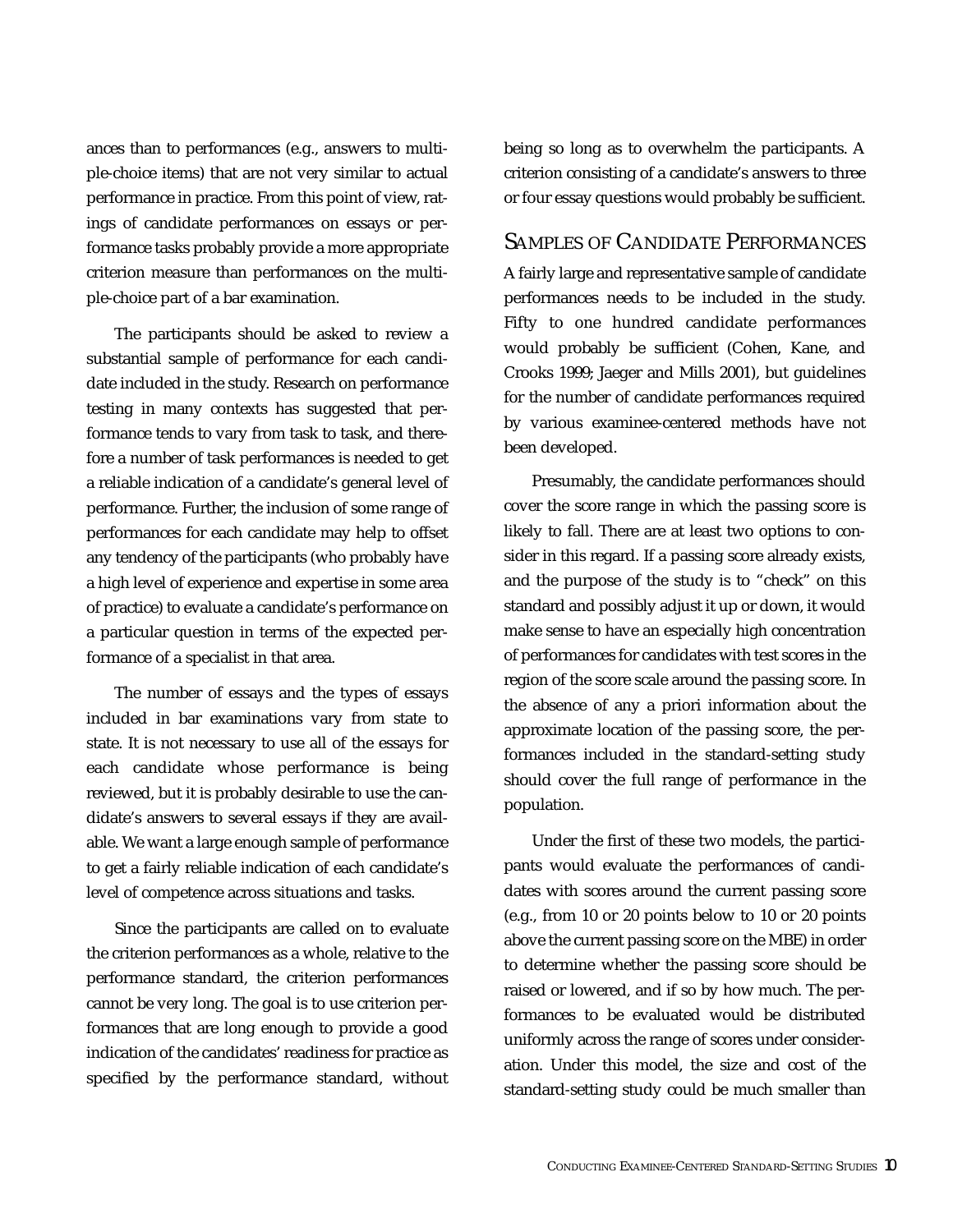under the second model. This kind of "standardadjusting" study would make a lot of sense in those cases where the current passing score has been in place for some time and seems to be working reasonably well (i.e., most individuals admitted to practice perform satisfactorily, but the least well prepared seem barely satisfactory). Since drastic changes in the passing score are potentially very disruptive and counterproductive, such changes should not be made if they are not necessary. In cases where large changes in the passing score do not seem justified, it would make sense to adjust the current passing score rather than setting an entirely new standard.

Under the second model, no assumption is made a priori about where the passing score is likely to fall on the score scale, and the participants would evaluate the performances of candidates with scores across the full range of scores. The advantage of this approach is that it does not rely on any presumption about where the passing score should be placed. This approach is the obvious choice if the test is new and no passing score exists. It also makes sense whenever policymakers prefer not to make any assumptions up front about where the passing score is likely to fall.

In cases where the full range of performances is to be included, I am in favor of selecting the sample of candidate performances so that it is representative of the population. The participants are instructed to base their judgments on how well each candidate performance compares to the performance standard, and not to base it on norm-referenced judgments (e.g., assumptions about how many candidates should pass). Nevertheless, the participants' judgments are likely to be influenced by the distribution of performances that they are asked to review. If they are given a selection of poor performances, they are likely to set the passing score low enough so that not everyone fails. If they are given only the best performances, they are more likely to set very high passing scores. Given that the sample of performances used may have an impact on the policy being developed, it seems better to provide samples that represent the distribution of performances across the full range.

#### SELECTION OF PARTICIPANTS

All standard-setting methods involve judgments and therefore all require qualified participants. The standard-setting participants should have extensive knowledge of the content covered by the examination and of the requirements of entry-level practice. The participants in an examinee-centered study must have enough technical expertise to evaluate candidate performances. Familiarity with the population of candidates for admission to legal practice and with the work of newly admitted lawyers should help to keep the standard realistic. In setting standards for a bar examination, good pools of potential participants would include practicing lawyers who supervise newly admitted lawyers, law school faculty who are also involved in practice, and judges who regularly see the work of newly admitted lawyers.

It is important that the outcomes not depend much on the specific sample of participants in the study (Norcini and Shea 1997). Given the heavy reliance on judgment in standard-setting studies, the results are expected to vary somewhat as a function of who is on the panel. This potential source of error is controlled to some extent through the selection of qualified participants for the study and the thorough training of these participants. In addition, the inclusion of a reasonably large number of participants in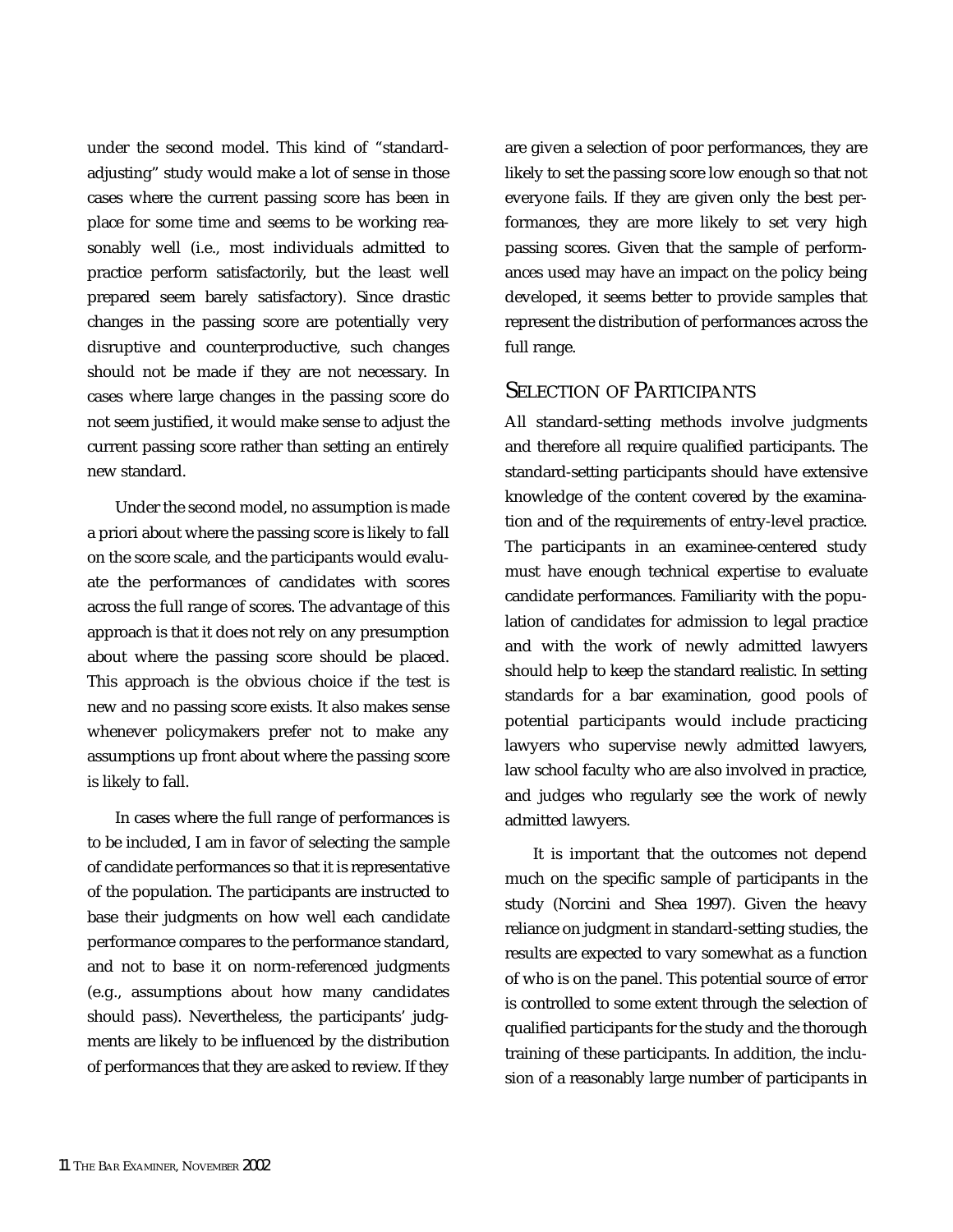the study helps to control the variability due to the sampling of participants. Raymond and Reid (2001) provide a good summary of research on test-centered standard-setting methods and conclude that 10 to 15 participants would be adequate. The numbers required for examinee-centered methods have not been investigated as extensively as the numbers required for the test-centered methods, but acceptable results have been obtained with 10 to 20 participants in a series of examinee-centered studies for eighth- and tenth-grade tests in various content areas (Cohen, Kane, and Crooks 1999). Using a similar examinee-centered method, Jaeger and Mills (2001) suggested that a total of 15 to 20 participants would be adequate. In order to control for any factors that might influence the results for any group of participants, the participants can be divided into three or four groups, with each of the groups to work independently.

## INSTRUCTIONS TO PARTICIPANTS

The participants should get thorough training on what they are expected to do. They should be introduced to the purpose of standard setting, the method to be used, and the materials to be used. The rating scale to be used would be described, and the participants would get a chance to practice using the scale to evaluate candidate performances and to reach agreement on their ratings and on the performance standard, as described above. Training should continue until both the participants and those conducting the study are satisfied that the participants are comfortable with the performance standard and the process to be used in translating the performance standard into a passing score. Previous experience in scoring examinations is useful but not sufficient.

Early in this process, the participants would develop a general practice-based performance stan-

dard based on existing standards of practice in the profession. The initial statement of the performance standard will be refined during the study, but it is important to start with a clear focus on generally accepted standards of practice.

As noted in the previous BAR EXAMINER article (Kane 2002), there are many problems associated with defining performance standards, and the standard will not be specified with great precision. The practice-based performance standard would not be defined in terms of what it would be "good to know" in some general sense, nor would it be defined in terms of what is needed to be a great success in a major law firm, but rather in terms of minimal requirements for practice. At the start of the standard-setting study, the performance standards can be stated in fairly general terms. As the participants practice using the rating scale to evaluate candidate performances, they will have the opportunity to discuss and revise the performance standard.

## CONCLUDING REMARKS

Bar examinations should identify candidates who are minimally competent to practice law at the entry level. Standards for bar exams are designed to provide adequate protection to the public, while not subjecting candidates to arbitrary requirements.

In this article, I have described an examineecentered standard-setting model, as contrasted with a test-centered model. The examinee-centered methods have advantages over test-centered methods with regard to the participants' experience in evaluating candidate performances.

Jurisdictions that contemplate beginning a standard-setting study should remember that standard setting is not an exact science. In addition, the final decisions to be made regarding standards are